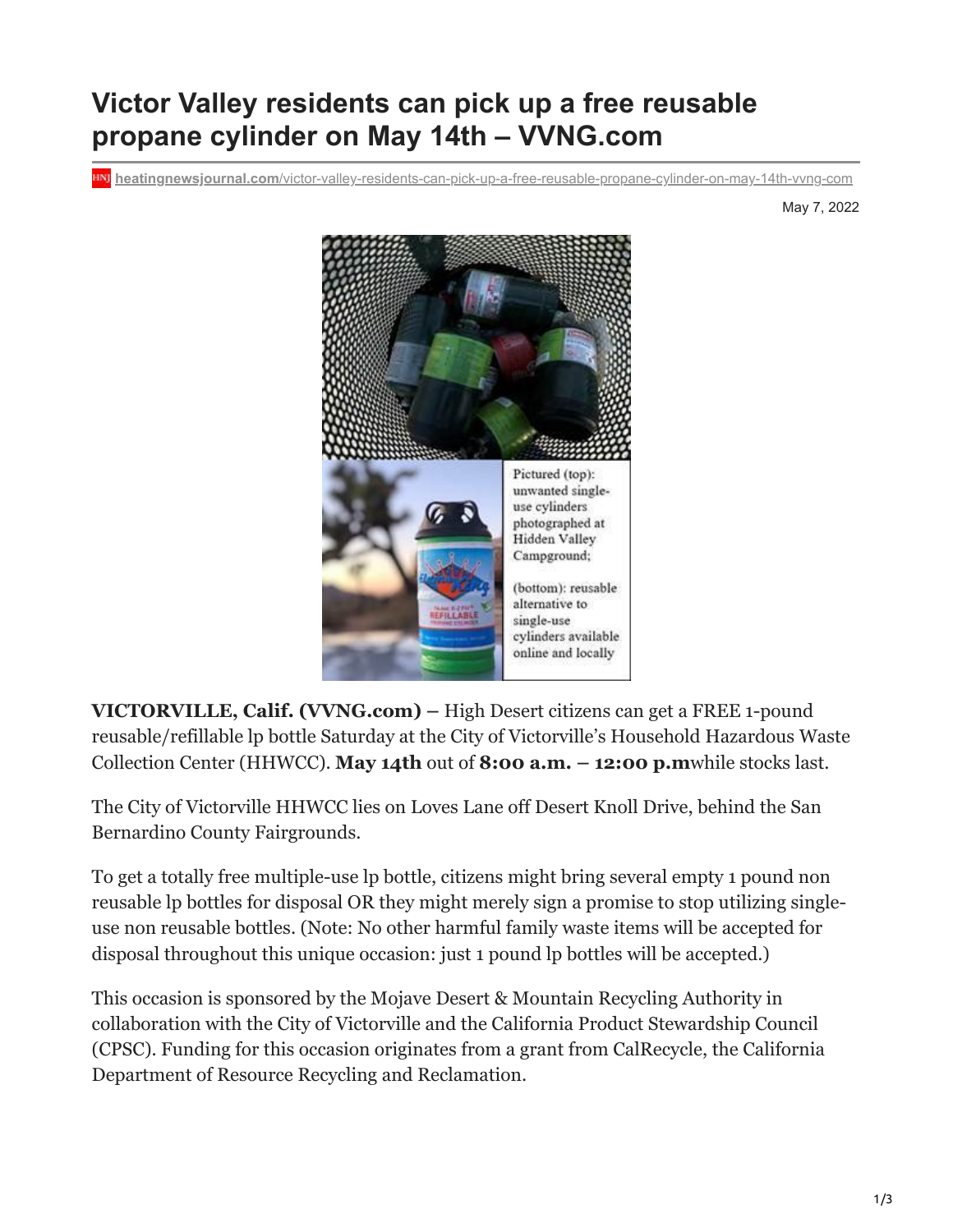One complimentary multiple-use bottle is minimal per family. For more details about this occasion, call the City of Victorville Department of Environmental Programs at 760-955- 8615.

Additional Background Info: As households get ready for the 2022 outdoor camping season, the Mojave Desert and Mountain Recycling Authority is advising campers and tailgaters to "sustain your enjoyable" by utilizing multiple-use lp containers rather of single-use types.

One-pound lp cylinders are typically utilized to power a range of devices consisting of camp ranges, portable heating units, lanterns, portable showers, boat engines, scooters, and yard care devices. Although practical for the customer, the non reusable cylinders position issues when it comes time to deal with them. Disposable lp cylinders need to be required to a regional harmful family waste collection point for appropriate and safe disposal. (Some parks and camping areas likewise have different collection bins for lp cylinders.) However, lots of single-use lp cylinders are incorrectly disposed of in trash or recycling bins. This can trigger fires or surges when shredded or compressed in collection automobiles or at recycling centers.

However, even if the cylinders are appropriately gotten rid of at a home contaminated materials collection center, they are really pricey to manage, generally costing in between \$2 and \$15 per container for transport, healing of remaining gas, and ultimate recycling of the cylinder for scrap metal. Municipalities and parks pay these disposal expenses.

Locally, Joshua Tree National Park gets rid of over 700 undesirable one-pound cylinders from park camping areas every week that expense countless dollars to deal with. The Victor Valley Materials Recovery Facility, which serves citizens of High Desert and San Bernardino Mountain, has actually seen baler fires most likely triggered by containers taking off.

Disposable 1 pound lp cylinders need to not be filled up as needed by the United States Department of Transportation to prevent fire risks. Watch the security video to discover the risks of filling up non-refillable lp cylinders.

Residents of Victor Valley might deal with unused one pound lp cylinders complimentary of charge at the City of Victorville HHWCC on Loves Lane behind the County Fairgrounds throughout routine hours Wednesday and Sunday from 9:00 am to 4:00 pm. Additional family contaminated materials collection points are offered in Apple Valley and Hesperia. Call the San Bernardino County Fire at 1-800-645-9228 to learn more on hours and places of other family contaminated materials centers.

The Mojave Desert and Mountain Recycling Authority, dealing with the Refuel Your Fun Campaign, got a CalRecycle grant to inform citizens about the safe usage of 1-pound lp bottles and the advantages of multiple-use bottles to conserve cash and minimize